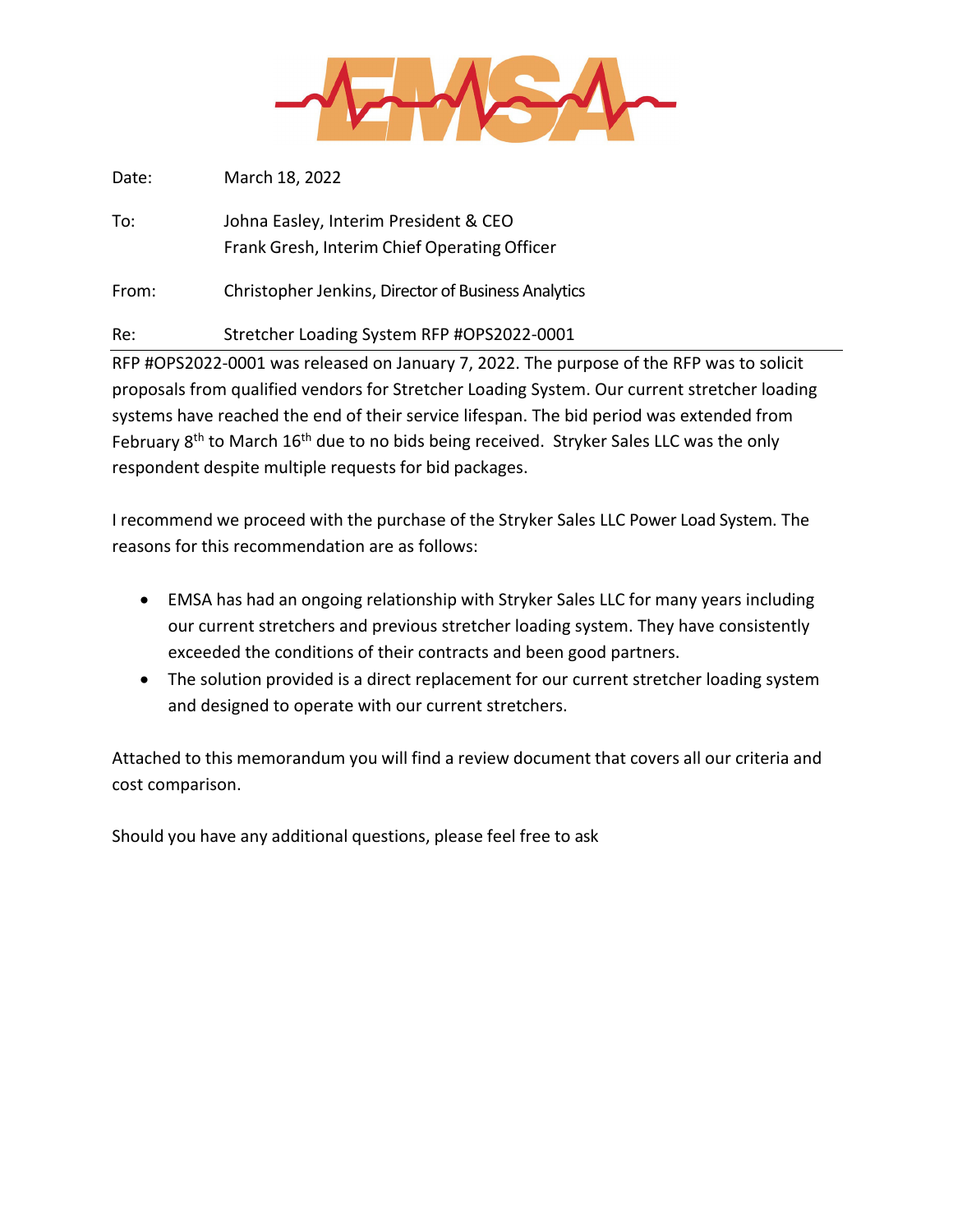## **Request for Proposal: Stretcher Loading System: Proposal Review and Pricing Evaluation March 17, 2022**

Evaluation of responses

| Item# | Requirement                                                                                                                                                                                                                                   | <b>Stryker Sales LLC</b>                                                                                                                                         |  |  |
|-------|-----------------------------------------------------------------------------------------------------------------------------------------------------------------------------------------------------------------------------------------------|------------------------------------------------------------------------------------------------------------------------------------------------------------------|--|--|
|       | 1) Process Overview and Procedures                                                                                                                                                                                                            |                                                                                                                                                                  |  |  |
| 1.3   | Schedule - were proposals received on<br>time?                                                                                                                                                                                                | Yes                                                                                                                                                              |  |  |
| 1.5   | Proposals provided in response to the RFP<br>should be valid for a minimum of 180 days                                                                                                                                                        | Yes                                                                                                                                                              |  |  |
| 1.7   | Proposals must be organized and indexed<br>in the format identified herein in Sections<br>2 and 3. Proposals shall contain all<br>requirements and consist of the following<br>submission documentation:                                      | Yes                                                                                                                                                              |  |  |
| 1.7   | All proposals must be typewritten on 8-1/2 x<br>11 papers and contain a table of contents<br>delineating responses to each section.<br>Proposals must be organized and indexed<br>in the format identified herein in Sections<br>1, 2, and 3. | Yes                                                                                                                                                              |  |  |
| 1.11  | Risk of Loss                                                                                                                                                                                                                                  | No, an amendment was added to included<br>RFP to include FOB origin. EMSA would be<br>responsible to seek damages from the<br>commercial carrier.                |  |  |
|       | 2) Proposer Information (responses to each point must be included in proposer's response)                                                                                                                                                     |                                                                                                                                                                  |  |  |
| 2.0   | The proposer must provide a history for<br>their company. Information to be included<br>in this section is tax identification<br>number, age of company, number of                                                                            | No, an In-depth company profile is<br>included however no past purchases were<br>identified. Stryker Medical Corporation<br>currently or has previously supplied |  |  |
|       | employees, experience with comparable<br>accounts, and a brief description of the<br>existing relationship with EMSA if there is                                                                                                              | monitors, stretchers, stretcher loading<br>systems, and accompanying accessories or<br>disposable items.                                                         |  |  |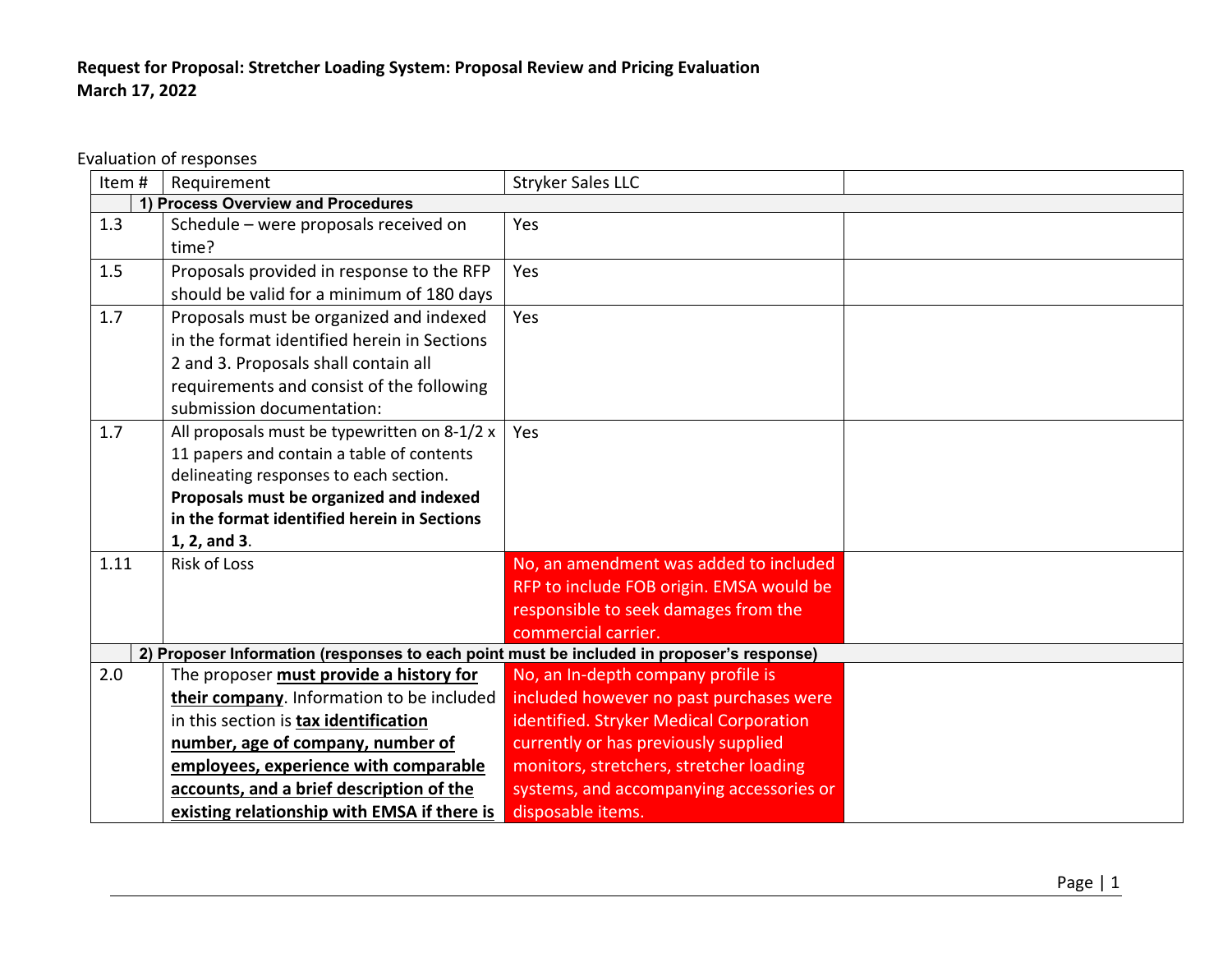| Item# | Requirement                                 | <b>Stryker Sales LLC</b>             |  |
|-------|---------------------------------------------|--------------------------------------|--|
|       | one, including past purchases in excess of  |                                      |  |
|       | \$50,000.                                   |                                      |  |
| 2.2   | All proposals should outline the proposer's | Yes                                  |  |
|       | and/or manufacturer's customer support      |                                      |  |
|       | methodologies as well as examples of how    |                                      |  |
|       | the customer support is provided. Further   |                                      |  |
|       | information about warranties and support    |                                      |  |
|       | should be outlined in section 3.            |                                      |  |
| 2.3   | References provided and acceptable          | Yes                                  |  |
| 2.3   | Provided contact information for            | Yes                                  |  |
|       | reference                                   |                                      |  |
| 2.5   | Each proposer must provide financial        | Yes                                  |  |
|       | background of their organization for        |                                      |  |
|       | evaluation of the stability of the company. |                                      |  |
| 2.6   | The proposer must clearly stipulate that    | Yes                                  |  |
|       | payment is due no earlier than thirty (30)  |                                      |  |
|       | days after invoice and appropriate          |                                      |  |
|       | acceptance by EMSA. The proposer should     |                                      |  |
|       | clearly indicate when invoices will be sent |                                      |  |
|       | during each phase of the project(s).        |                                      |  |
| 2.7   | Provide all pertinent information related   | Yes                                  |  |
|       | to the proposer(s) insurance carriers and   |                                      |  |
|       | levels of coverage, including liability,    |                                      |  |
|       | worker's compensation, etc.                 |                                      |  |
| 2.8   | Non-Collusion                               | No, RFP language is included in the  |  |
|       |                                             | response.                            |  |
| 2.9   | Non-Exclusion from Medicare/Medicaid        | No, requested amendment added to RFP |  |
|       |                                             | included in the response.            |  |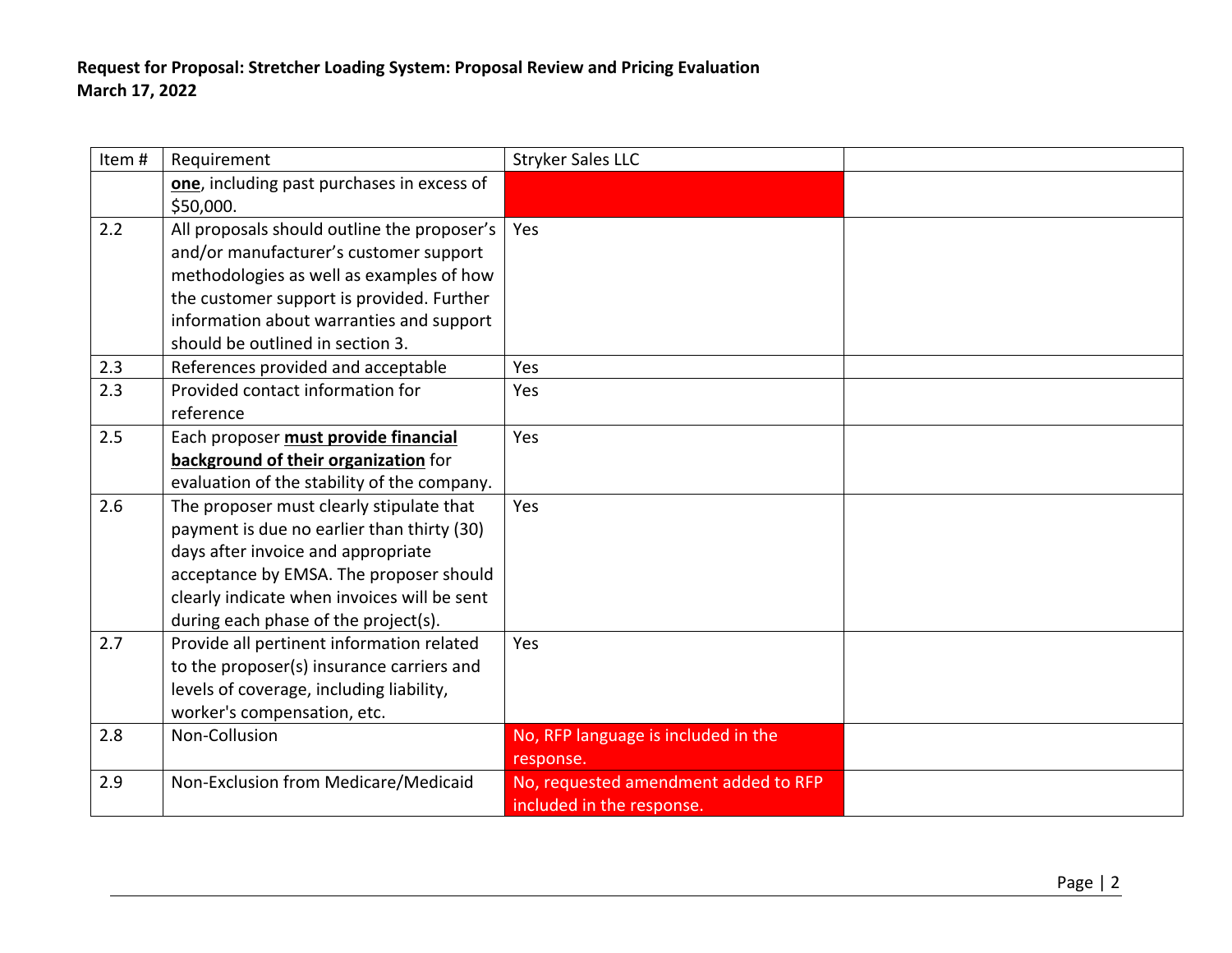| Item# | Requirement                                   | <b>Stryker Sales LLC</b>                    |  |
|-------|-----------------------------------------------|---------------------------------------------|--|
| 2.11  | All shipping, handling, and freight costs     | All shipping handling and freight costs are |  |
|       | should be included the proposal as much       | included in the proposal.                   |  |
|       | as possible. Please see section 3.2 for       |                                             |  |
|       | specific information that is considered in    |                                             |  |
|       | scope of that part of the proposal            |                                             |  |
|       | 3) Solution Overview and Requirements         |                                             |  |
| 3.0   | EMSA requested solutions to replace           | Yes                                         |  |
|       | Stretcher Loading Systems. Was a              |                                             |  |
|       | Stretcher Loading System solution             |                                             |  |
|       | included?                                     |                                             |  |
| 3.1   | <b>Stretcher Loading System</b>               | Yes, direct replacement of currently        |  |
|       | a. Vehicle Mounted                            | installed Power Load system.                |  |
|       | b. Fully compatible with Stryker Power-       |                                             |  |
|       | <b>PROXT</b>                                  |                                             |  |
|       | c. Conforms to all applicable regulations     |                                             |  |
| 3.1   | <b>Warranty and Maintenance</b>               | Yes                                         |  |
|       | a. Perform testing and preventative           |                                             |  |
|       | maintenance twice per year                    |                                             |  |
|       | b. Includes unscheduled service and non-      |                                             |  |
|       | disposable replacement parts                  |                                             |  |
| 3.2   | Initial inspection and plan to address        | Yes                                         |  |
|       | equipment failure or perform unscheduled      |                                             |  |
|       | maintenance shall be performed within         |                                             |  |
|       | seven (7) business days of the request or     |                                             |  |
|       | report of failure. For depot service failures |                                             |  |
|       | or unscheduled maintenance shall be           |                                             |  |
|       | addressed within seven (7) business days      |                                             |  |
|       | of receipt by the vendor.                     |                                             |  |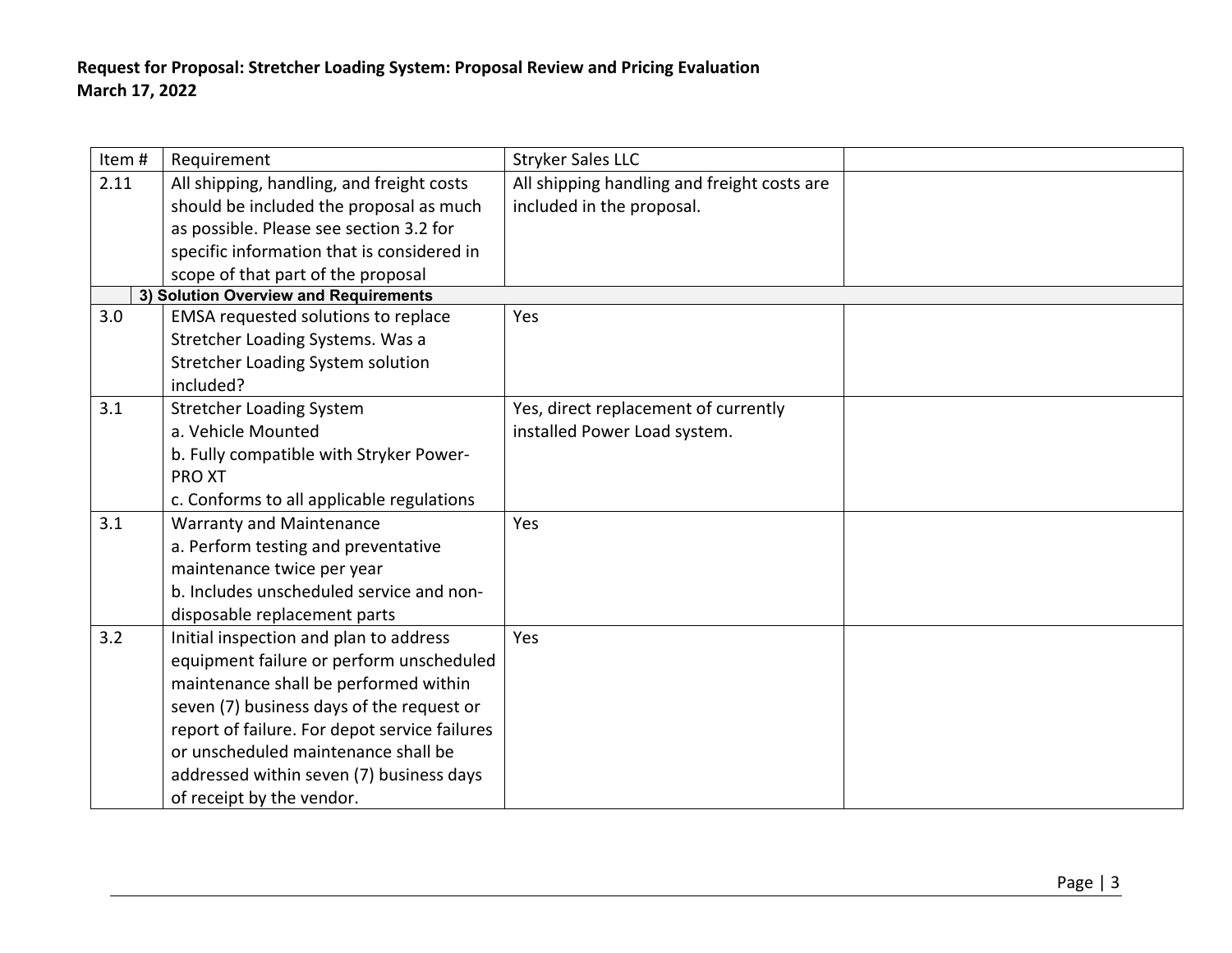| Item # | Requirement                                                                          | <b>Stryker Sales LLC</b>  |  |
|--------|--------------------------------------------------------------------------------------|---------------------------|--|
| 4.1    | Attested to General Terms and Conditions <b>No, requested amendment added to RFP</b> |                           |  |
|        |                                                                                      | included in the response. |  |